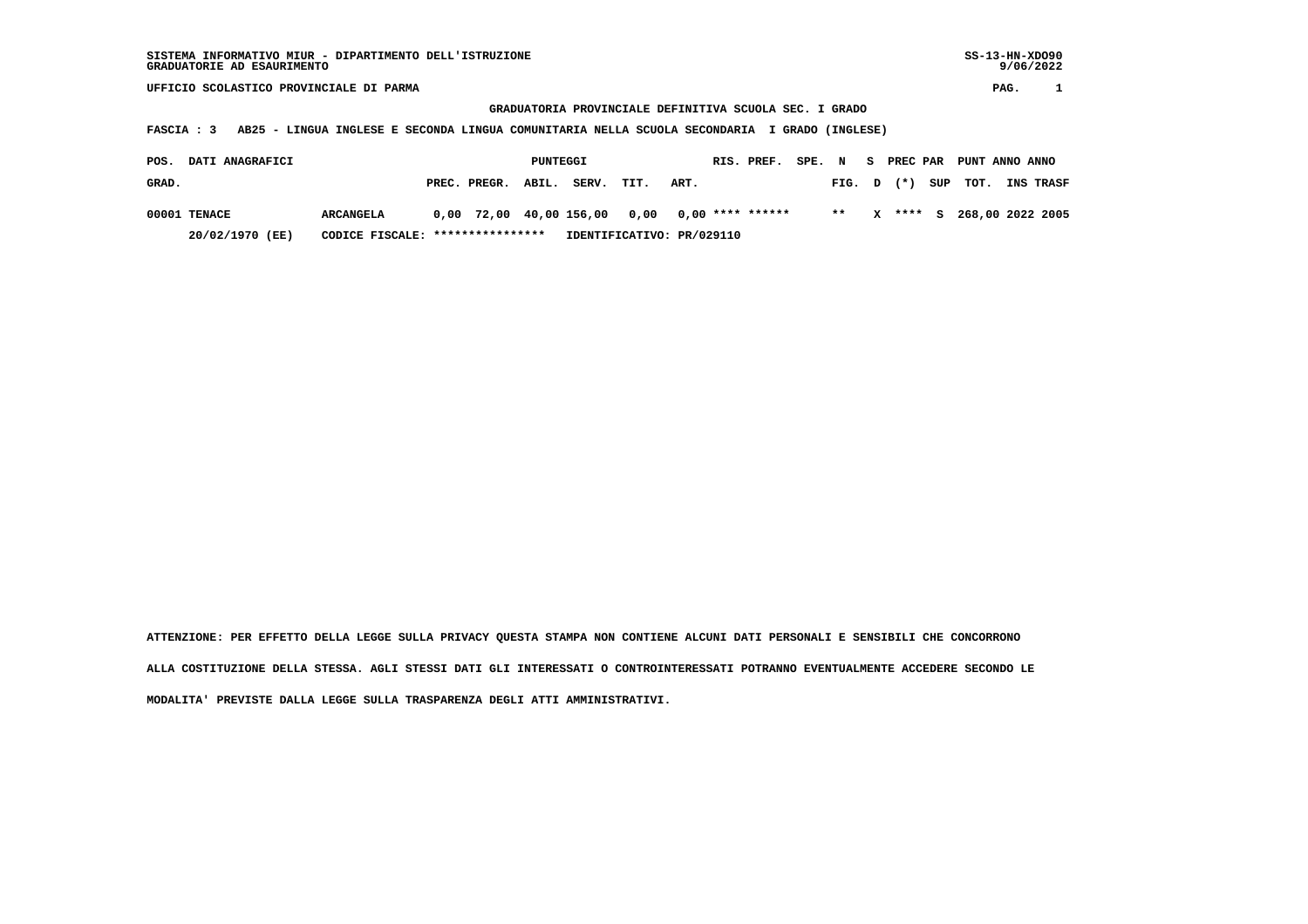**UFFICIO SCOLASTICO PROVINCIALE DI PARMA PAG. 2**

 **GRADUATORIA PROVINCIALE DEFINITIVA SCUOLA SEC. I GRADO**

 **FASCIA : 3 AD25 - LINGUA INGLESE E SECONDA LINGUA COMUNITARIA NELLA SCUOLA SECONDARIA I GRADO (TEDESCO)**

| POS.  | <b>DATI ANAGRAFICI</b> |                                  |  |                    | PUNTEGGI |                                                      |                           |      | RIS. PREF.       | SPE. N |        |              |         | PREC PAR PUNT ANNO ANNO |            |                  |
|-------|------------------------|----------------------------------|--|--------------------|----------|------------------------------------------------------|---------------------------|------|------------------|--------|--------|--------------|---------|-------------------------|------------|------------------|
| GRAD. |                        |                                  |  | PREC. PREGR. ABIL. |          | SERV.                                                | TIT.                      | ART. |                  |        | FIG. D |              | $(*)$   | SUP TOT.                |            | <b>INS TRASF</b> |
|       | 00001 SPOCCI           | LUCIA                            |  |                    |          | $0.00 \quad 44.00 \quad 16.00 \quad 0.00 \quad 0.00$ |                           |      | 0,00 **** ****** |        | $* *$  | $\mathbf{x}$ | $***$ S |                         | 60,00 2000 |                  |
|       | 18/02/1964 (EE)        | CODICE FISCALE: **************** |  |                    |          |                                                      | IDENTIFICATIVO: PR/020193 |      |                  |        |        |              |         |                         |            |                  |

 **ATTENZIONE: PER EFFETTO DELLA LEGGE SULLA PRIVACY QUESTA STAMPA NON CONTIENE ALCUNI DATI PERSONALI E SENSIBILI CHE CONCORRONO ALLA COSTITUZIONE DELLA STESSA. AGLI STESSI DATI GLI INTERESSATI O CONTROINTERESSATI POTRANNO EVENTUALMENTE ACCEDERE SECONDO LE MODALITA' PREVISTE DALLA LEGGE SULLA TRASPARENZA DEGLI ATTI AMMINISTRATIVI.**